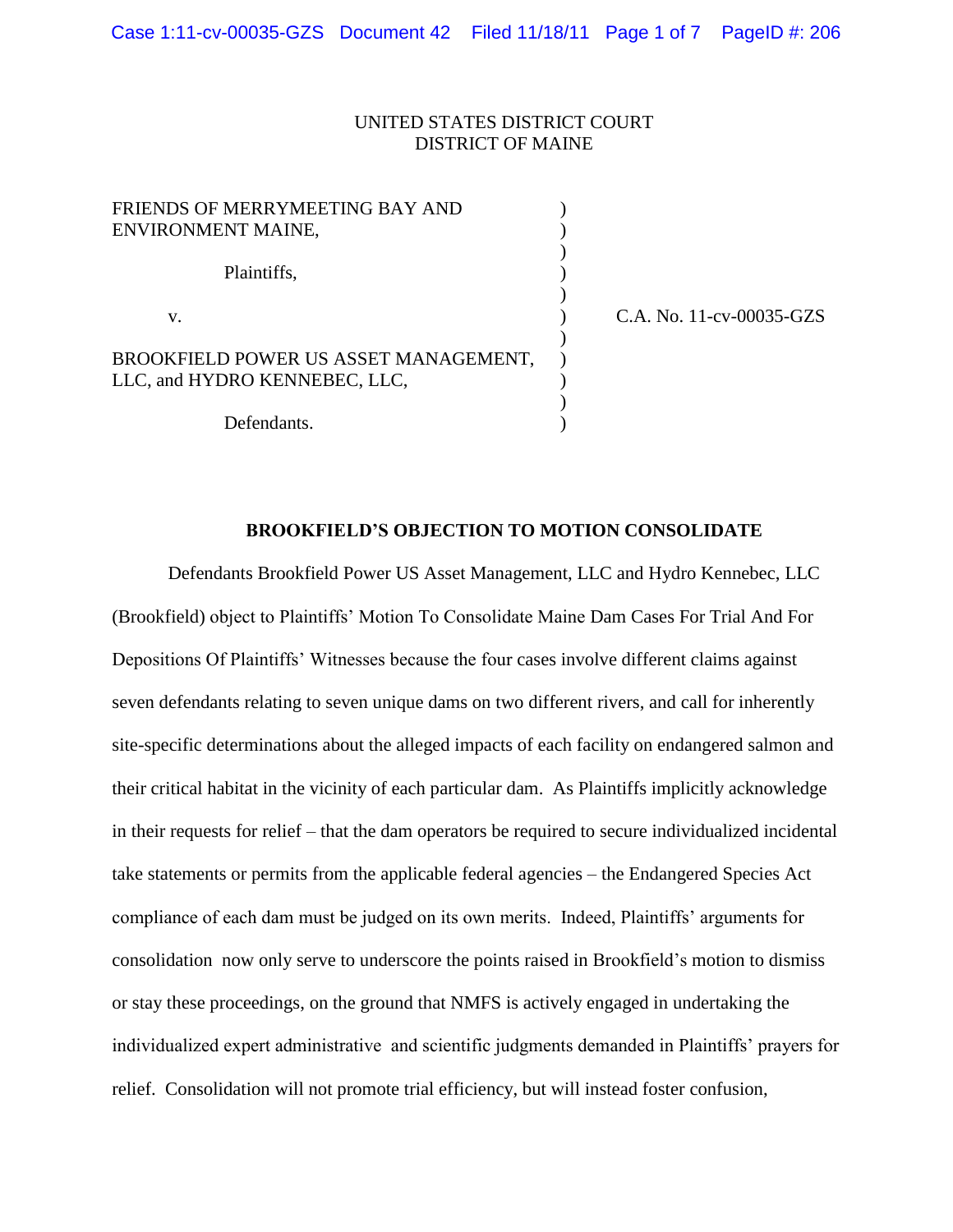duplication, and interference with the agency's statutory responsibilities to make case-specific decisions. Moreover, while Brookfield is prepared to cooperate in scheduling the depositions of Plaintiffs' experts so as to avoid unnecessary burdens to the witnesses, Brookfield objects to any attempt to consolidate the depositions if it means that Brookfield's right to depose those experts is inappropriately limited in scope or duration.

### **I. Procedural History.**

Plaintiffs filed their initial Complaint against Brookfield on January 31, 2011. At the same time, they filed three other, separate cases against Miller Hydro Group (Miller Hydro) (C.A. No. 2:11-cv-36-GZS), Topsham Hydro Partners Limited Partnership (Topsham Hydro), and NextEra Energy Resources, LLC, et al. (NextEra). Plaintiffs decided not to incorporate their allegations about the seven dams in a single complaint.

Because Plaintiffs' initial complaint named an incorrect party as a defendant in this case, Plaintiffs and Brookfield agreed that Plaintiffs could file a substituted complaint. That Substituted Complaint was filed on June 2, 2011, some four months after the complaints against the other dam operators. Meanwhile, the defendants in the other cases filed motions to dismiss. Brookfield did not. On July 14 and July 22, 2011, the Magistrate Judge issued recommended decisions on the motions to dismiss by Miller Hydro, Topsham, and NextEra. Judge Singal affirmed the recommended decisions, but left open the question of whether to grant a stay if the ESA administrative consultation process will result in final agency action in the near future. Subsequently, Brookfield filed its motion to dismiss or, in the alternative, to stay the case. That motion is now pending before the Court.

Plaintiffs' Complaints relate to different dams on separate rivers. Plaintiffs' Complaint against Topsham Hydro addresses allegations about the Pejepscot dam on the Androscoggin

2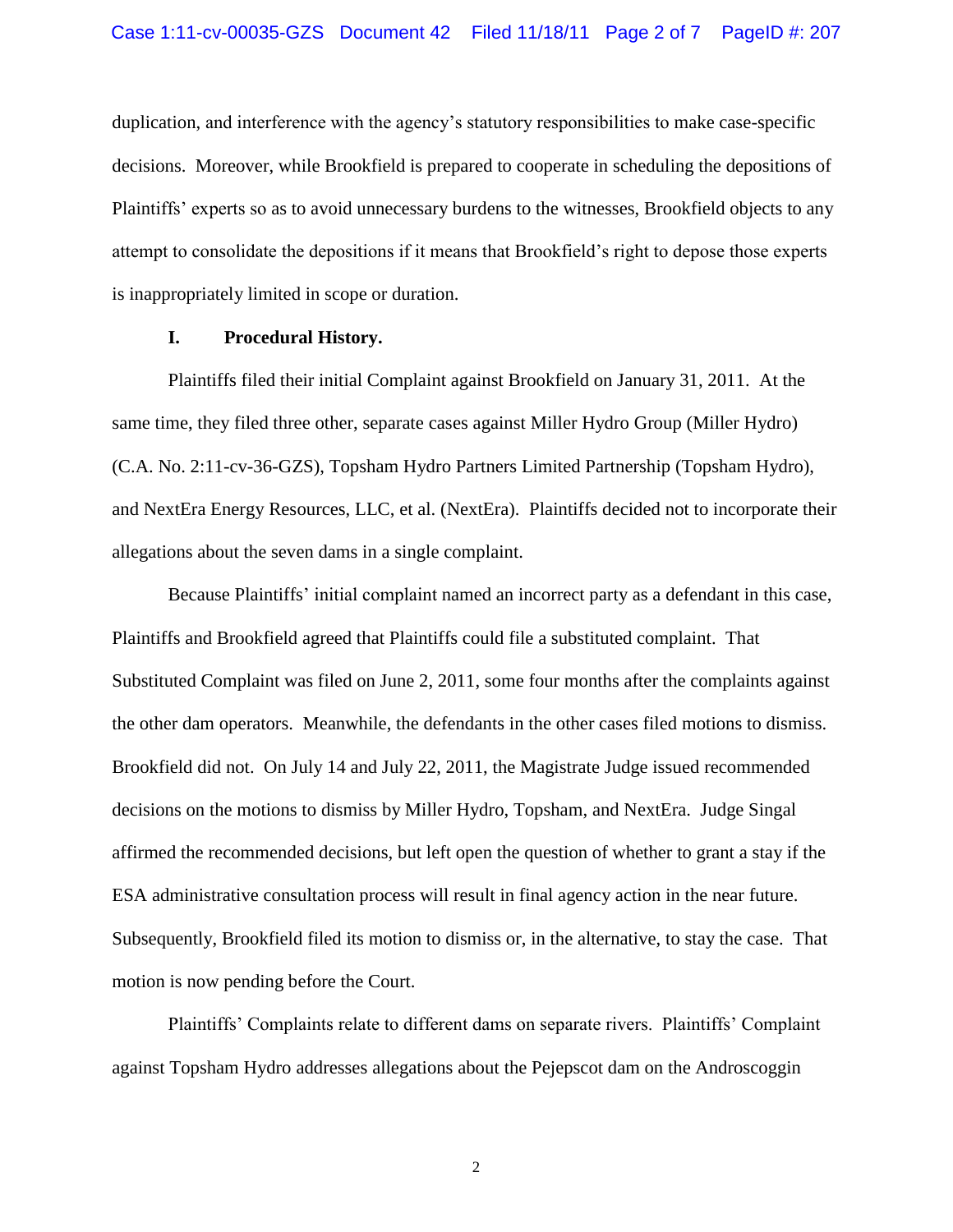River; the Complaint against Miller Hydro concerns the Worumbo dam on the Androscoggin River. (C.A. No. 2:11-cv-37 at ¶7; C.A. No. 2:11-cv-36 at ¶ 7). Neither of those Complaints allege violations of the Clean Water Act. Both Topsham Hydro and Miller Hydro intend to apply for an Incidental Take Statement (ITS) under section 7 of the Endangered Species Act, not an Incidental Take Permit (ITP) under section 10.

The Complaint against NextEra alleges that, along with certain subsidiaries, NextEra owns and operates the Weston, Shawmut, and Lockwood dams on the Kennebec River, and the Brunswick dam on the Androscoggin River. (C.A. No. 2:11-cr-38 at ¶ 8, 11.) NextEra intends to apply for an ITP, not an ITS like Miller Hydro and Topsham Hydro. *Id.* at ¶ 51. The Complaint asserts that NextEra is in violation of the Clean Water Act as well as the Endangered Species Act.

Meanwhile, Brookfield's dam is located on the Kennebec River. Brookfield is in the process of applying for an ITS, like Miller Hydro and Topsham Hydro but unlike NextEra. The Substituted Complaint against Brookfield alleges a violation of the Clean Water Act as well as the Endangered Species Act.

#### **II. Plaintiffs Have Not Met The Standard For Consolidation.**

Federal Rule of Civil Procedure 42 provides: "When actions involving a common question of law or fact are pending before the court, it may order a joint hearing or trial of any or all the matters in issue in the actions; it may order all the actions consolidated; and it may make such orders concerning proceedings therein as may tend to avoid unnecessary costs or delay." The party moving for consolidation bears the burden of proof. *Servants of Paraclete, Inc. v. Great Am. Ins. Co.*, 866 F. Supp. 1560, 1572 (D.N.M. 1994).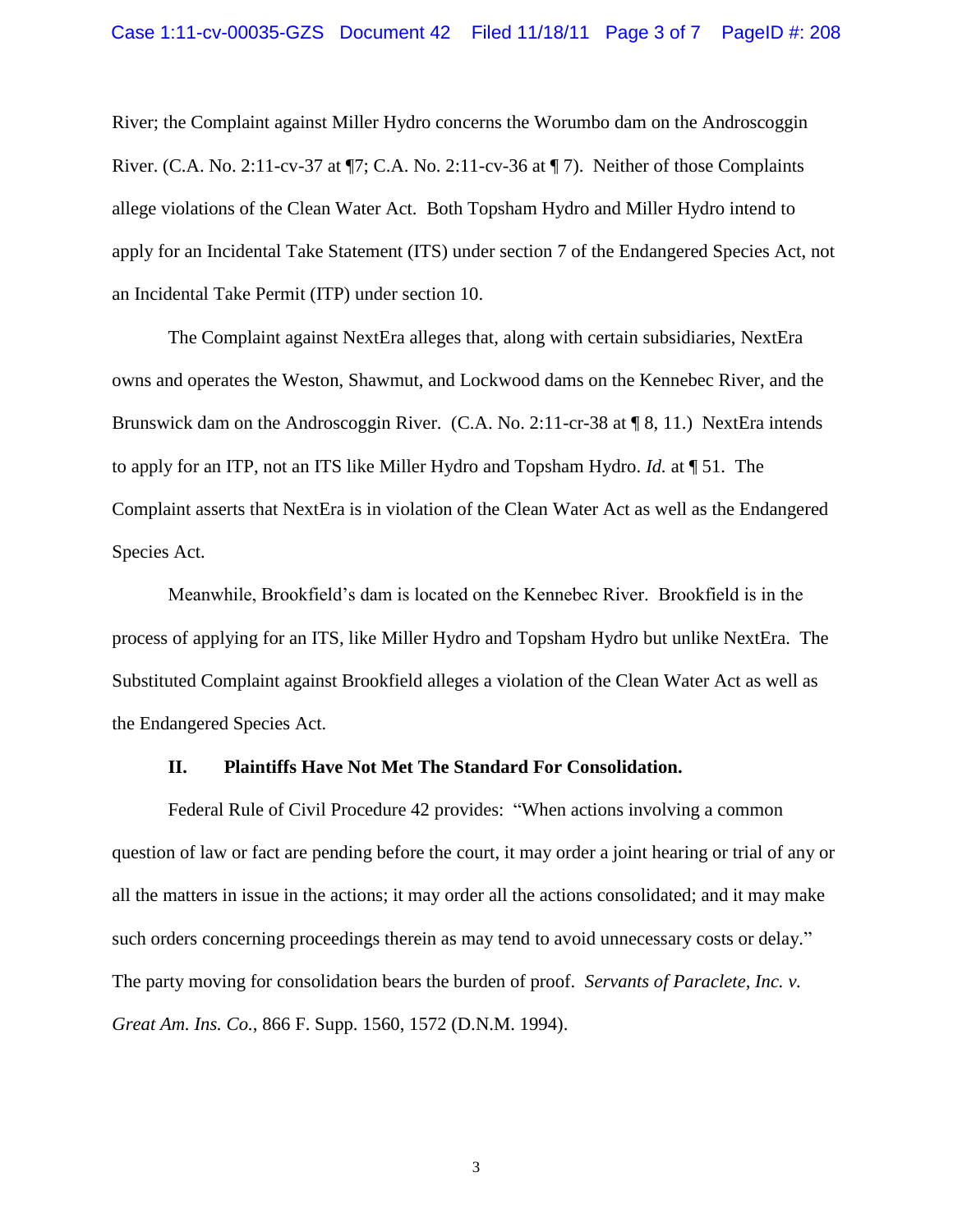In determining whether to order consolidation, courts must first ask whether the two proceedings involve a common party and common issues of fact or law. *Seguro de Servicio de Salud de Puerto Rico v. McAuto Sys. Group,* 878 F.2d 5, 8 (1st Cir. 1989). Next, courts have "broad discretion in weighing the costs and benefits of consolidation to decide whether that procedure is appropriate." *Id.* Only after these threshold questions are favorably resolved will consolidation be granted, unless the opposing party can demonstrate prejudice. *Id.* Courts should weigh the costs and benefits of consolidation, including the convenience or inconvenience to the parties, judicial economy, the savings in time, effort, or expense, and any confusion, delay or prejudice that might result from consolidation. *Cruickshank v. Clean Seas Co.*, 402 F. Supp. 2d 328, 341 (D. Mass. 2005). "Even though the Court takes a favorable view for consolidation, the fact that a common question is present and that consolidation is permissible under Rule 42(a), this does not mean that the Court must order consolidation in those cases." *Arroyo v. Chardon*, 90 F.R.D. 603, 605 (D.P.R. 1981). "If the parties at issue, the procedural posture and the allegations in each case are different, however, consolidation is not appropriate." *Hanson v. Dist. of Columbia*, 257 F.R.D. 19, 21 (D.D.C. 2009). A small factual overlap among cases counsels against consolidation. *Gilliam v. Fid. Mgmt. & Research Co.*, 2005 WL 1288105, at \*4 (D. Mass. May 3, 2005).

The four cases are sufficiently dissimilar that consolidation is unwarranted. They involve different river systems, different dams with distinguishable turbines, and different fish passage systems. Each dam has unique characteristics, and determining whether a dam is unlawfully "taking" Atlantic salmon depends on a particularized determination about the characteristics of that specific dam. Evidence regarding the impact of one dam on endangered species or protected habitat has little to do with the impact of another dam.

4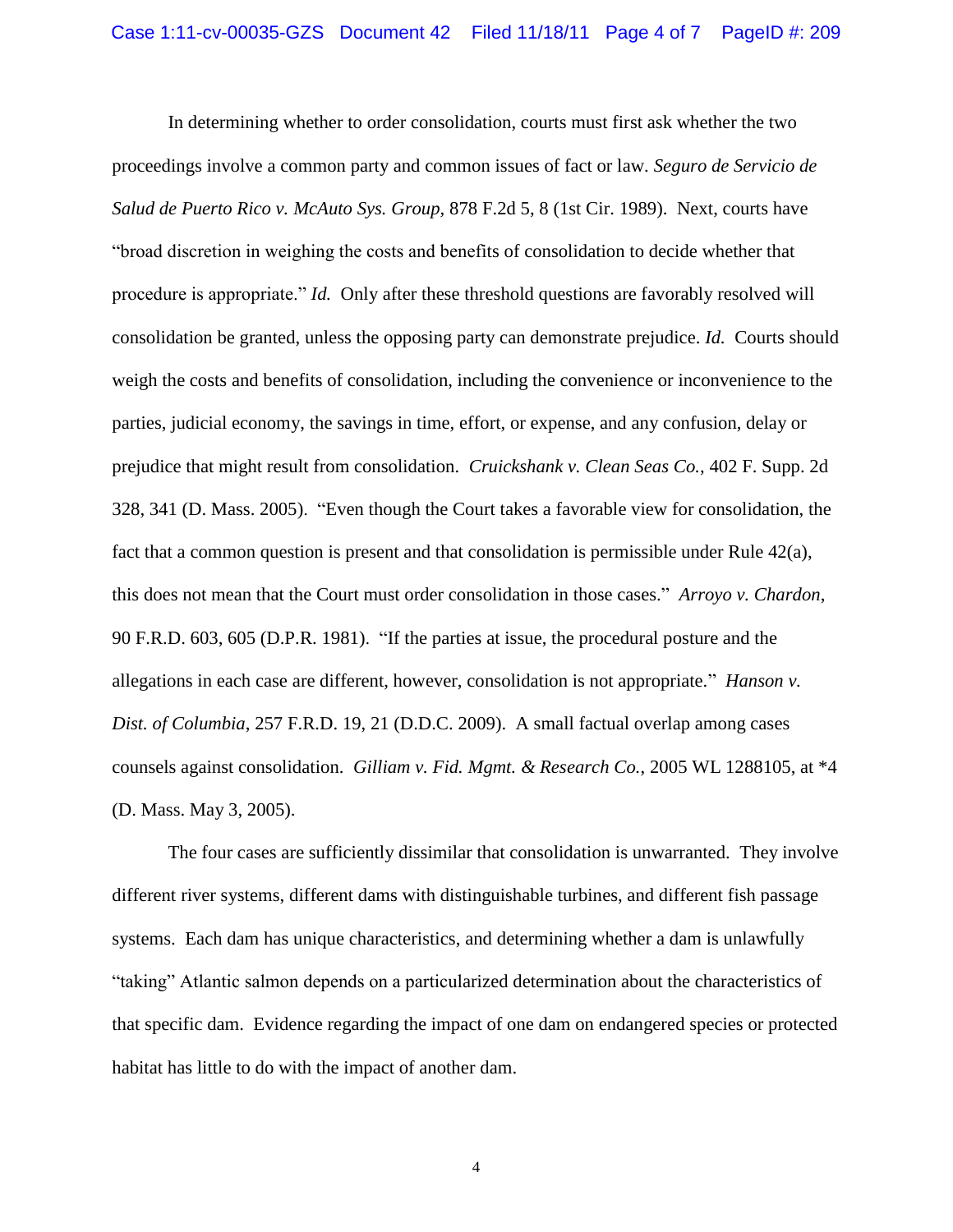#### Case 1:11-cv-00035-GZS Document 42 Filed 11/18/11 Page 5 of 7 PageID #: 210

The complaints in these cases also assert different causes of action. Two allege violations of the Clean Water Act, while two do not. One relates to dam operators' efforts to obtain ITPs, three relate to operators' efforts to obtain ITSs. Plaintiffs do not explain how it is more efficient for three parties to sit and listen to testimony about the ITP application of another dam operator on a different river. Consolidation will lengthen the time of trial considerably, and result in an unwieldy number of parties and counsel.

Plaintiffs argue that there will be significant duplication of evidence if the cases remain separate – as Plaintiffs initially filed them. However, the overlapping evidence relates to the general behavior, anatomy, and reproduction cycles of Atlantic salmon and other species, and the parties can stipulate to much of that. The heart of each case relates to the specific dam's characteristics, and that evidence is unique to each dam.

Consolidation will prejudice Brookfield in several respects. First, it will make the trial significantly more expensive for Brookfield, as trial time will be increased for testimony relating to six dams that do not belong to Brookfield. Instead of a trial focused narrowly on Brookfield's dam, almost 85 percent of the testimony (the testimony relating to six out of seven dams) will relate dams other than Brookfield's. The longer trial will also require Brookfield's designated representative to remain in the courtroom and away from her regular duties for a longer period. Brookfield's experts and lay witnesses will have to be on stand-by, waiting to testify, for a longer period of time. Fourth, the likelihood of confusion will increase at a trail involving seven separate dams. Consolidating the cases will make the litigation process even more costly and less efficient for Brookfield.

5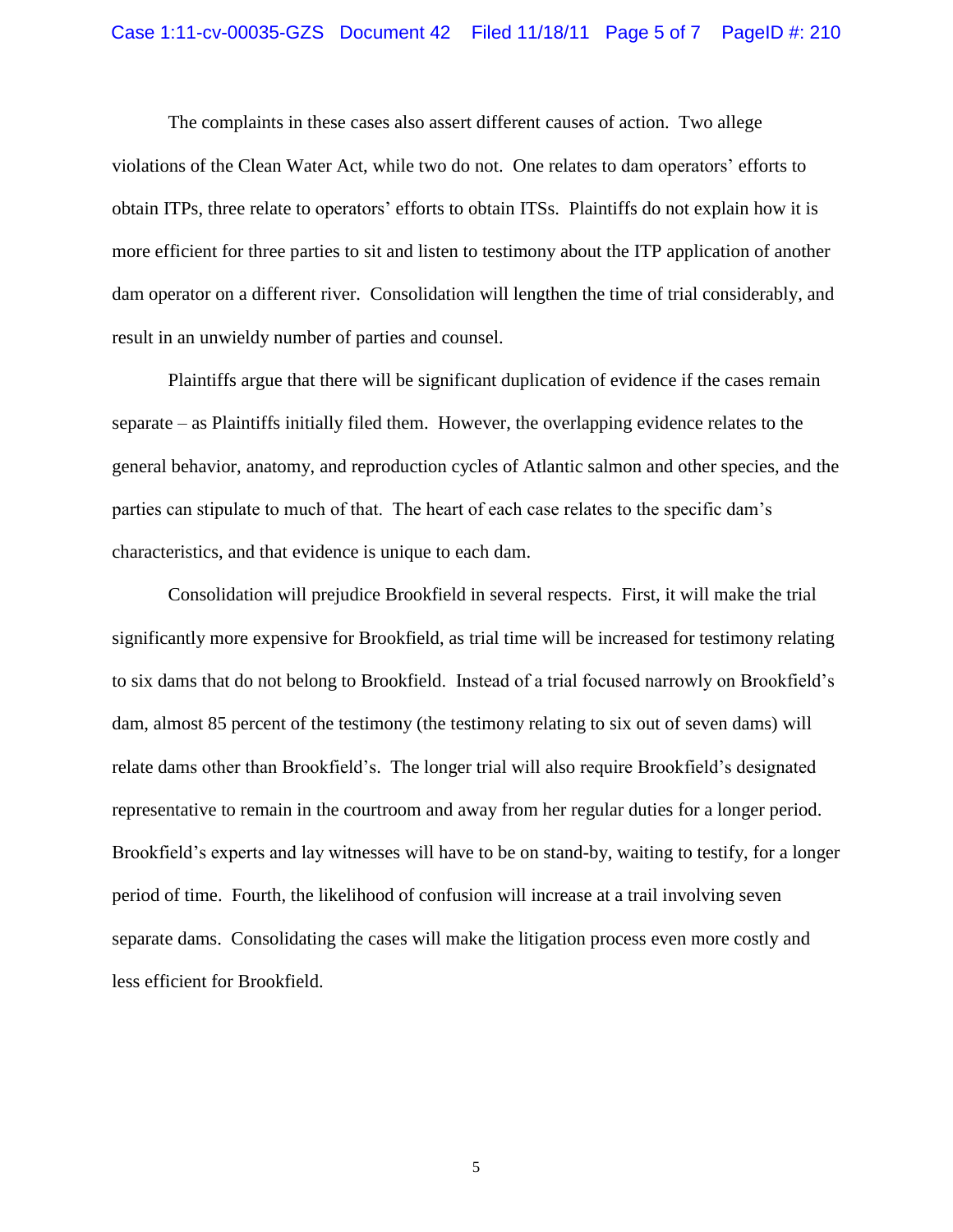## **III. The Plaintiffs Should Not Be Permitted To Restrict The Defendants' Ability To Depose Experts.**

Plaintiffs have also moved to consolidate the cases for purposes of deposing their expert witnesses. They assert that scheduling each witness for "four wholly separate depositions would waste time and money." Plaintiffs' Motion at 7. Plaintiffs voluntarily initiated these cases against Brookfield and three other sets of dam owners and operators. Under Federal Rule of Civil Procedure 30(d)(1), Brookfield is entitled to take up to seven hours to depose each expert. Brookfield will work cooperatively with Plaintiffs so their experts are not burdened unnecessarily, and each deposition may take far less than seven hours to complete. Nevertheless, Plaintiffs should not be permitted to restrict the scope or duration of Brookfield's depositions of Plaintiffs' experts beyond the strictures of the Federal Rules of Civil Procedure and the Local Rules.

## **IV. Conclusion**

For the reasons set forth above, Plaintiffs' motion should be denied.

Dated at Portland, Maine this 18<sup>th</sup> day of November, 2011.

Respectfully submitted,

\_/s/ Donald A. Carr\_\_\_\_\_\_ Donald A. Carr

\_/s/ George T. Dilworth\_\_ George T. Dilworth Counsel for Defendants

Pillsbury Winthrop Shaw Pittman, LLP 2300 N Street, N.W. Washington, D.C. 20037-1122 Tel: (202) 663-8000 [donald.carr@pillsburylaw.com](mailto:donald.carr@pillsburylaw.com)